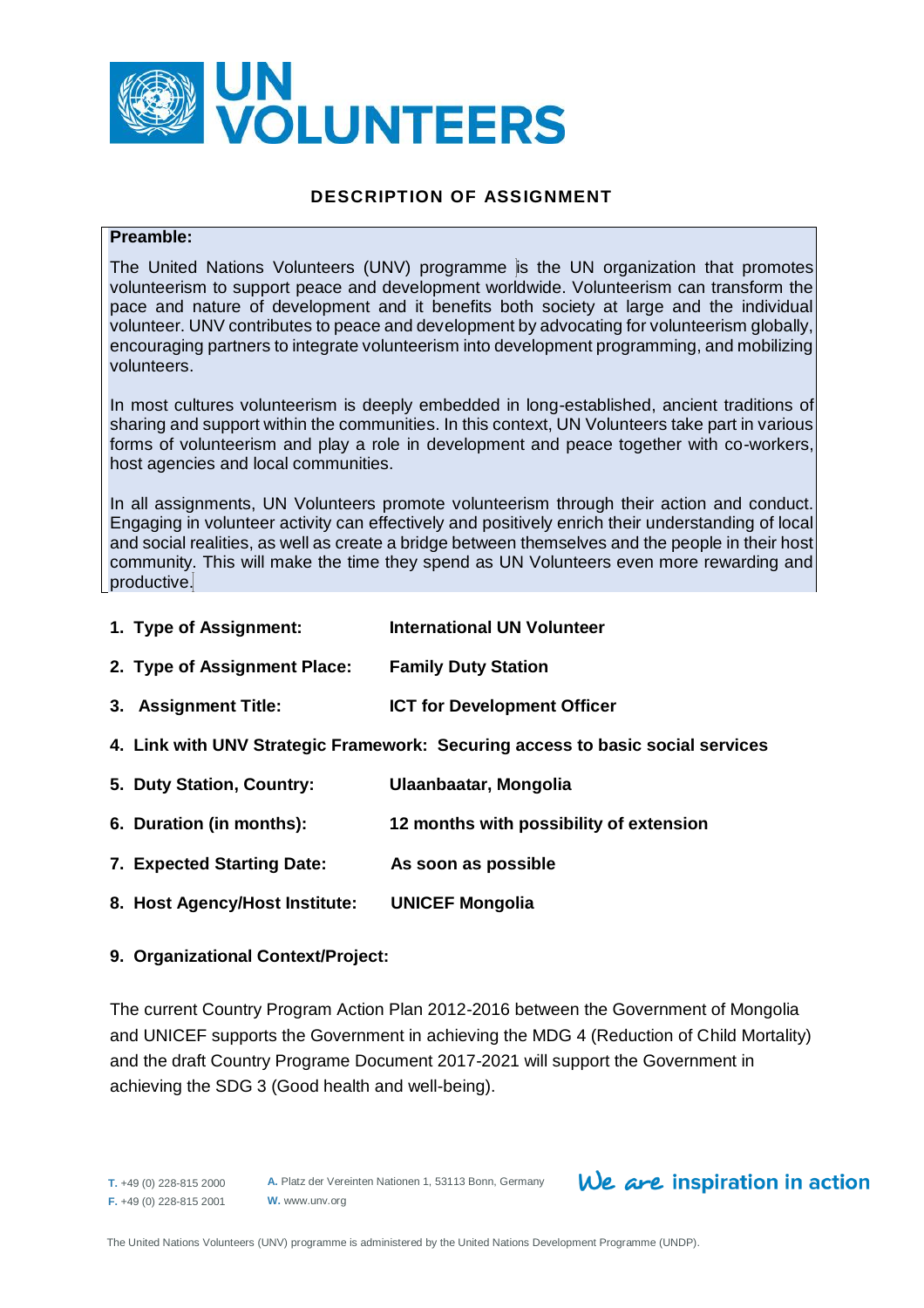

## **Country Programme Strategies**

The current Country Programme was designed to provide stronger technical assistance to the government in order to establish appropriate mechanisms and to promote effective policy implementation and budget allocations that are sensitive to human rights, gender and social inclusion at three levels, which will be continued in the new Country Programme for 2017- 2021:

- *The national level*: Encouraging the establishment of mechanisms for data and disparity analysis, policy review and effective implementation with appropriate budget allocations. Strategic communications and evaluations are aimed at positioning children and women, particularly those most vulnerable, at the heart of Mongolia's development agenda. Action at the national level is reinforced by South-South learning and partnerships with international organisations.
- *The sub-national level*: Reinforcing partnerships with selected local governments to address capacity gaps in local planning, delivery and monitoring of quality services for children to ensure better tailoring to each district's needs.
- *The community level*: Empowering service providers and beneficiaries through support for behavioural change and the provision of quality services. This involves an increased emphasis on Communication for Development.

In order to support Mongolia in addressing inequities and align to the National Development Strategy, UN Development Assistant Framework (UNDAF) and Millennium Development Goals (MDGs), the UNICEF Country Programme is built around two main programme components:

- 1. Social Policy, Investments and Advocacy for Children's Rights, and
- 2. Integrated and Inclusive Interventions for Children (incorporating health, education, nutrition, child protection and WASH).

**The UNICEF Mongolia Health Programme** as a key component of the Integrated and Inclusive Interventions for Children aims to increase the use of basic health services and strengthen good practices for the fulfilment of young children's rights to health and nutrition, particularly for marginalised children.

The UNICEF Mongolia Health Programme addresses the children most affected by disparities, reaching them with cost-effective, integrated services that are designed to reinforce policy initiatives undertaken at the national level, providing evidence of their effectiveness and advocating to the government to bring them up to scale. Interventions focus on reaching pregnant women and children aged 0-5 years, and uses the evidence generated from evaluation, assessments and surveys, results from pilot projects to influence policy and budgets for children.

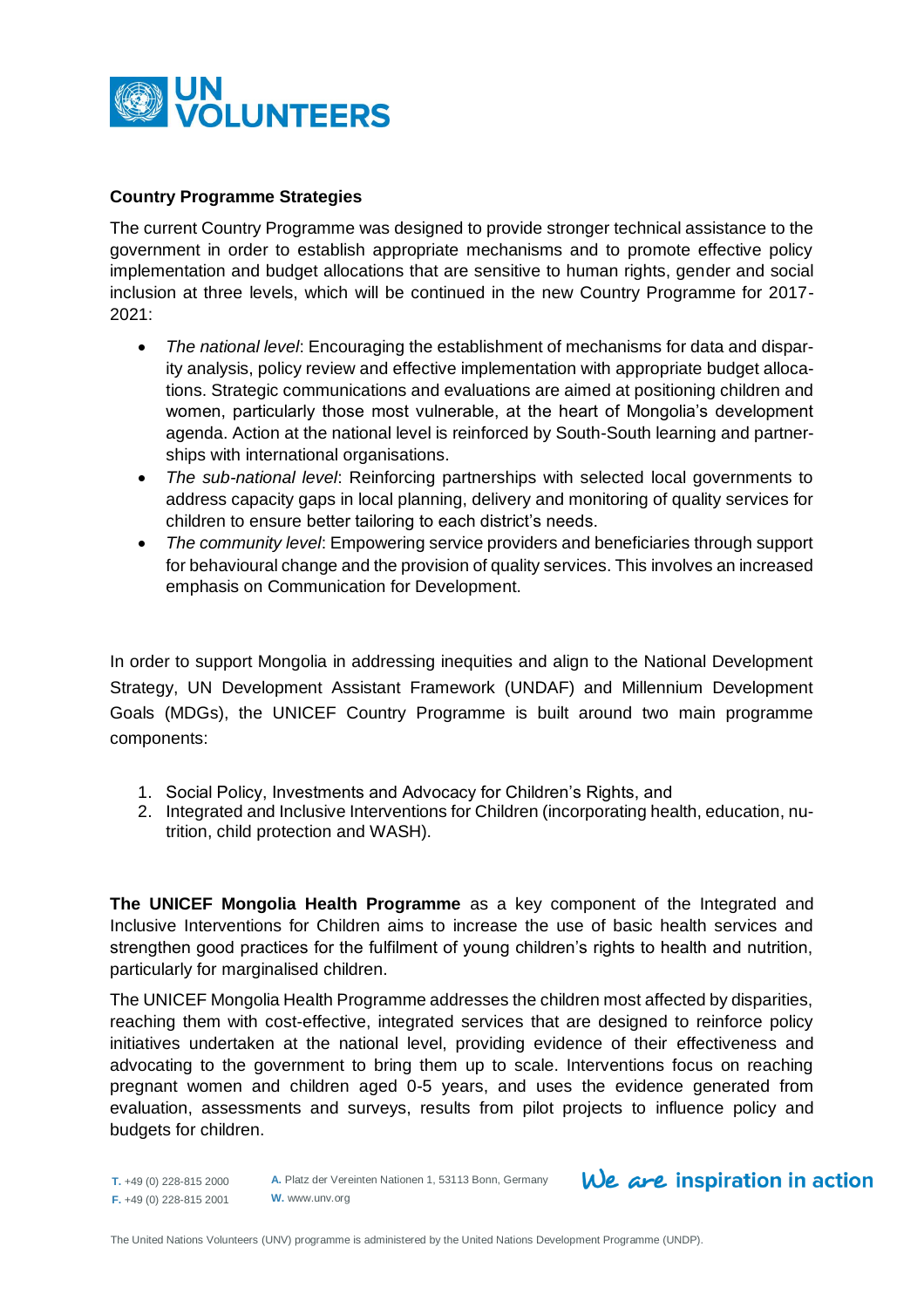

The draft UNICEF Country Programme 2017-2021 is also designed to directly contribute to Mongolia's new Long-Term Sustainable Development Vision 2016 – 2030, and in particular to its goals of sustainable social and green development accompanying sustainable economic development. In addition, the country programme will connect directly to Mongolia's United Nations Development Assistance Framework (UNDAF) 2017 – 2021 and in particular to one of its three outcomes aimed at ensuring that "by 2021, the poor and vulnerable population benefit from better social protection and are able to increasingly utilize quality and equitable basic social services, with a special focus on water, sanitation and hygiene".

**Child Survival and Development** is one the three programme components of the draft UNICEF Country Programme 2017-2019, which aims to ensure that the most disadvantaged children in Mongolia benefit from increased access and utilization of services that promote health and nutrition, including water, sanitation, hygiene and interventions that mitigate the impact of air pollution on children. The component will specifically address the need for a stronger equity focus in the physical access to quality services for the most disadvantaged children at sub-national levels with the support of legislation, policies and budget allocation and the removal of demand barriers through improved social and cultural practices and awareness. Capacity development of national and local authorities will ensure sustainability of interventions, including for contingency plans and preparedness measures in case of natural disasters. This component will entail the provision of an integrated package of Maternal, Newborn and Child Health (MNCH). This was successfully tested in the previous country programme and will be replicated to a larger geographical scale, as part of the sub-national service delivery systems.

The Health Programme also promotes the use of technology in increasing access to high-impact, low-cost health interventions including preventive health information of ante-natal care and newborn care as well as in cold chain monitoring.

Specifically in 2016 - 2017, the Health Programme aims to introduce and implement nationwide a C4D (Communication for Development) strategy for Inactivated Polio vaccine (IPV) and pneumococcal conjugate vaccine (PCV). Also, scaling of proven low-cost, high-impact interventions at the national level, such as EENC (Early Essential Newborn Care), as it addresses major child mortality causes (i.e., newborn complications) to sustain the current achievements in the reduction of U5MR (Under-five Mortality Rate). The use of ICT applications in the achievement of these planned results is essential.

UNICEF Mongolia works with government partners within the framework of a five year cooperation agreement covering 2012 to 2016. This cooperation agreement is operationalized through an approved Multi-Year Work Plan, the current one covers 2015 to 2016. UNICEF Mongolia has four programme teams: Social Policy, Child Friendly Schools, Child Friendly Community and Water, Sanitation and Hygiene. These programmes are supported by cross-

**A.** Platz der Vereinten Nationen 1, 53113 Bonn, Germany  $We$  are inspiration in action **T.** +49 (0) 228-815 2000 **F.** +49 (0) 228-815 2001 **W.** www.unv.org

The United Nations Volunteers (UNV) programme is administered by the United Nations Development Programme (UNDP).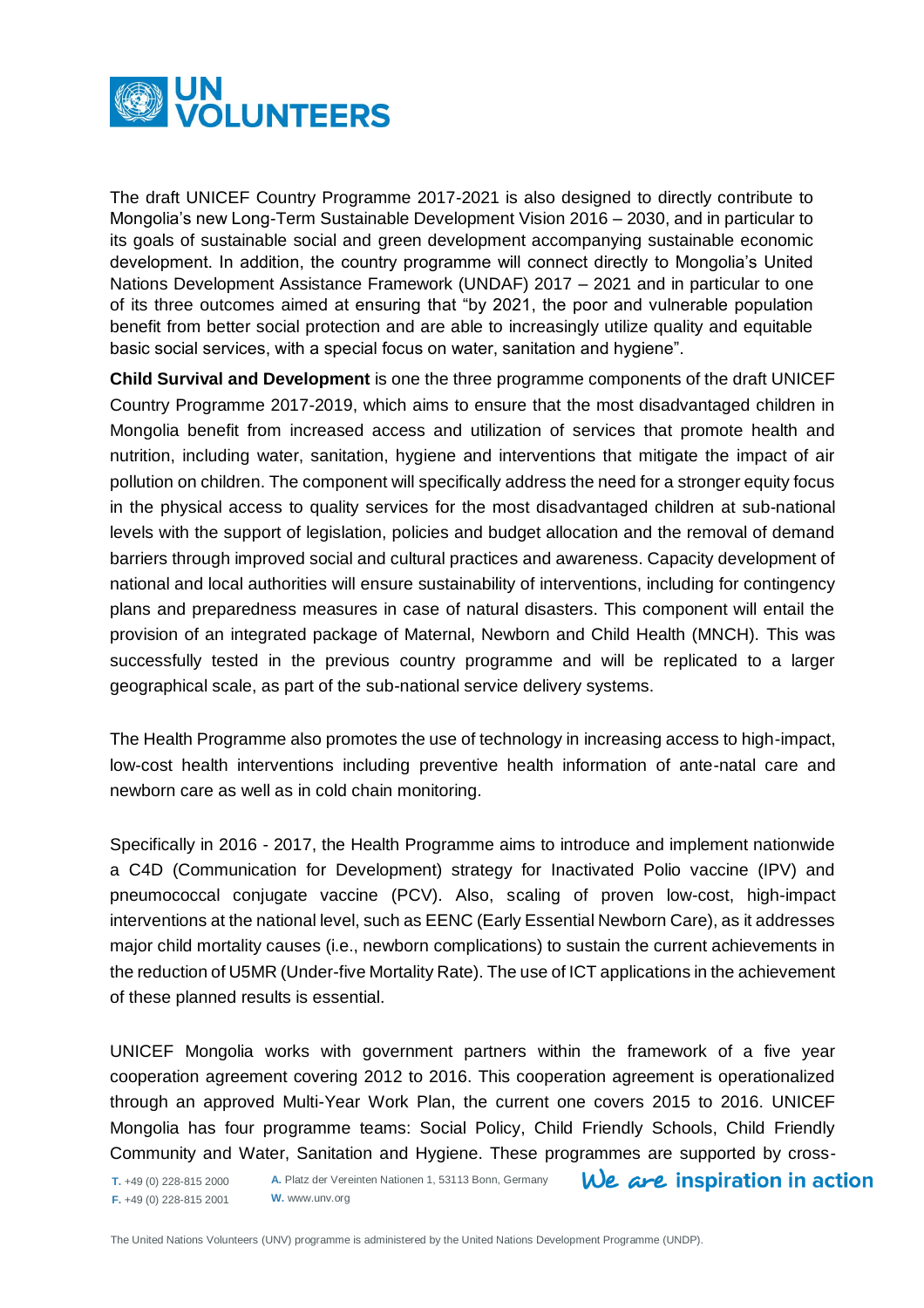

sectoral staff: Communication for Development officer, M & E (Monitoring & Evaluation) Officer, Communications Officer; and Operations Team.

The International UN Volunteer will be attached to the Health Programme within the Child Friendly Community programme, under the supervision and guidance of the Health Specialist. The Health Specialist is accountable in achieving the planned results of the Health Programme for 2016 in collaboration with the key partners at the Ministry of Health in Mongolia and its Departments in Khuvsgul province and Nalaikh District and with the support of the UNV.

## **10. Description of tasks:**

Under the direct supervision and programmatic guidance of the Health Specialist, who is accountable to deliver the planned results of the Health Programme, the UN Volunteer will undertake the following tasks:

- Assist in the development and implementation of ICT-supported programmatic health interventions. Also, support in strengthening and scaling up of on-going interventions such as mobile health, telemedicine and Internet Protocol Camera use for provision of remote technical guidance.
- Support in designing ICT-supported communication for development strategy to increase access of children and women in preventive health information and behavioural change communication.
- Support in advancing government partners in e-learning through design of ICT-supported training modules and standard operating procedures for IT usage to support health workers at sub-national levels (in Khuvsgul province and Nalaikh District of Ulan Bator).
- Provide support in programme implementation, real time monitoring and in preparing programme reports.
- Contribute to country programmes by showcasing lessons learned, human interest stories and good practices through social media. Participate in information exchange with partners.

Furthermore, UN Volunteers are required to:

- Strengthen their knowledge and understanding of the concept of volunteerism by reading relevant UNV and external publications and take active part in UNV activities (for instance in events that mark International Volunteer Day);
- Be acquainted with and build on traditional and/or local forms of volunteerism in the host country;
- Reflect on the type and quality of voluntary action that they are undertaking, including participation in ongoing reflection activities;
- Contribute articles/write-ups on field experiences and submit them for UNV publications/websites, newsletters, press releases, etc.;
- Assist with the UNV Buddy Programme for newly-arrived UN Volunteers;

 $We$  are inspiration in action **A.** Platz der Vereinten Nationen 1, 53113 Bonn, Germany **T.** +49 (0) 228-815 2000 **F.** +49 (0) 228-815 2001 **W.** www.unv.org

The United Nations Volunteers (UNV) programme is administered by the United Nations Development Programme (UNDP).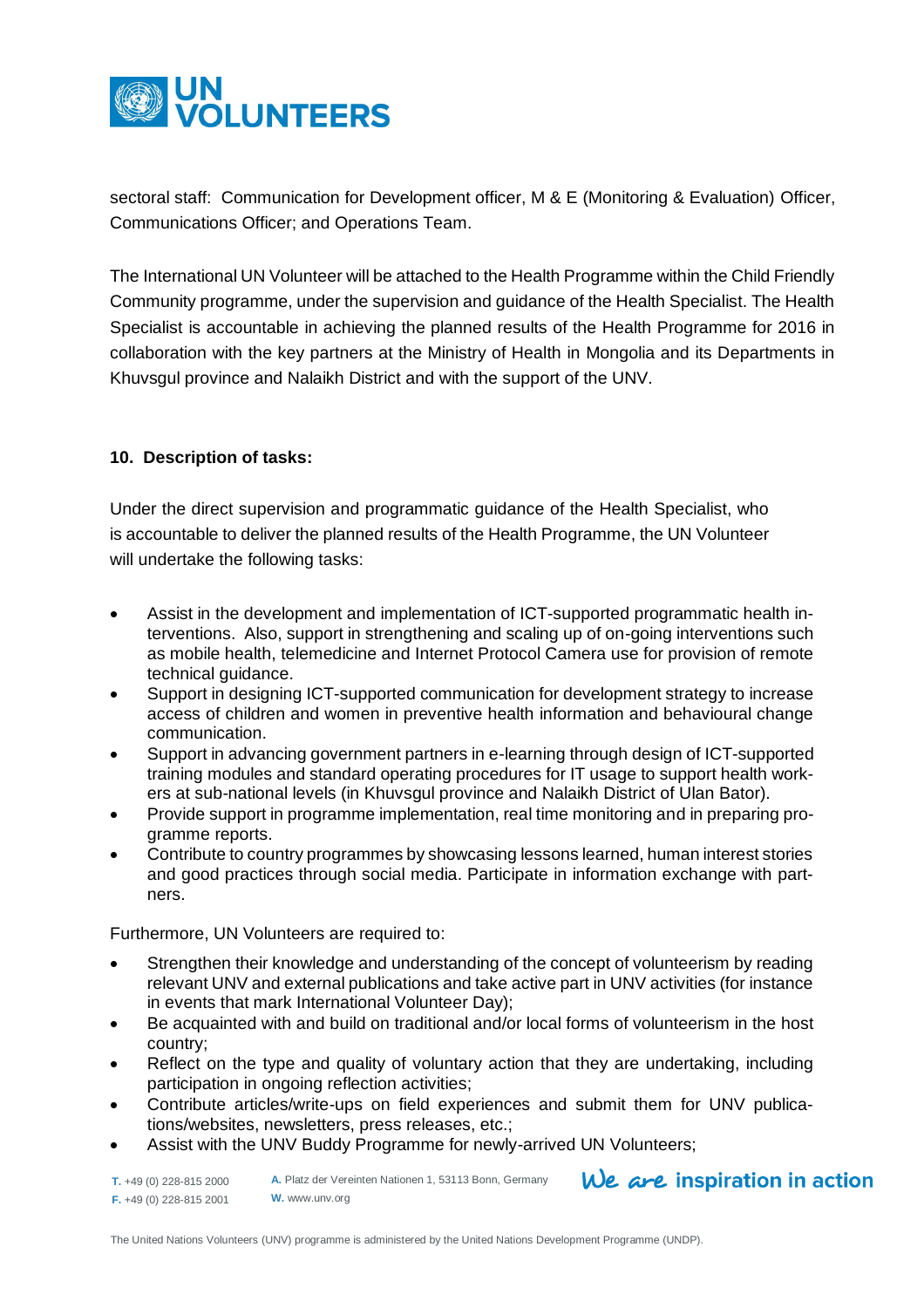

 Promote or advise local groups in the use of online volunteering, or encourage relevant local individuals and organizations to use the UNV Online Volunteering service whenever technically possible.

## **11. Results/Expected Outputs:**

- At least one ICT-supported programme intervention designed in collaboration with the government partners.
- ICT-supported communication for development strategy developed.
- E-learning module for health partners designed.
- At least two training conducted for health partners on ICT use in health programmes.
- Monthly assignment progress reports submitted to the supervisor and senior management of the UNICEF Mongolia.
- The development of capacity through coaching, mentoring and formal on-the-job training. when working with (including supervising) national staff or (non-) governmental counterparts, including Implementing Partners (IPs);
- Age, Gender and Diversity (AGD) perspective is systematically applied, integrated and documented in all activities throughout the assignment
- A final statement of achievements towards volunteerism for peace and development during the assignment, such as reporting on the number of volunteers mobilized, activities participated in and capacities developed

## **12. Qualifications/Requirements:**

## **A) Qualifications, skills, experience:**

#### **Degree level:** Master's degree

**Type of Degree**: University degree, preferably advanced university degree (Masters level) or equivalent background, in ICT for development, or related fields.

#### **Years of work experience:**

- At least two years of relevant professional work experience, preferably in ICT application in health programmes.
- Developing country work experience desirable.

**Language (s),** Fluency in English, both oral and written.

## **Driving license required: not applicable**

## **Computer skills:**

- Excellent knowledge and skills in applications of MS Office.
- Experience in desktop publishing tools will be an asset.

**T.** +49 (0) 228-815 2000 **F.** +49 (0) 228-815 2001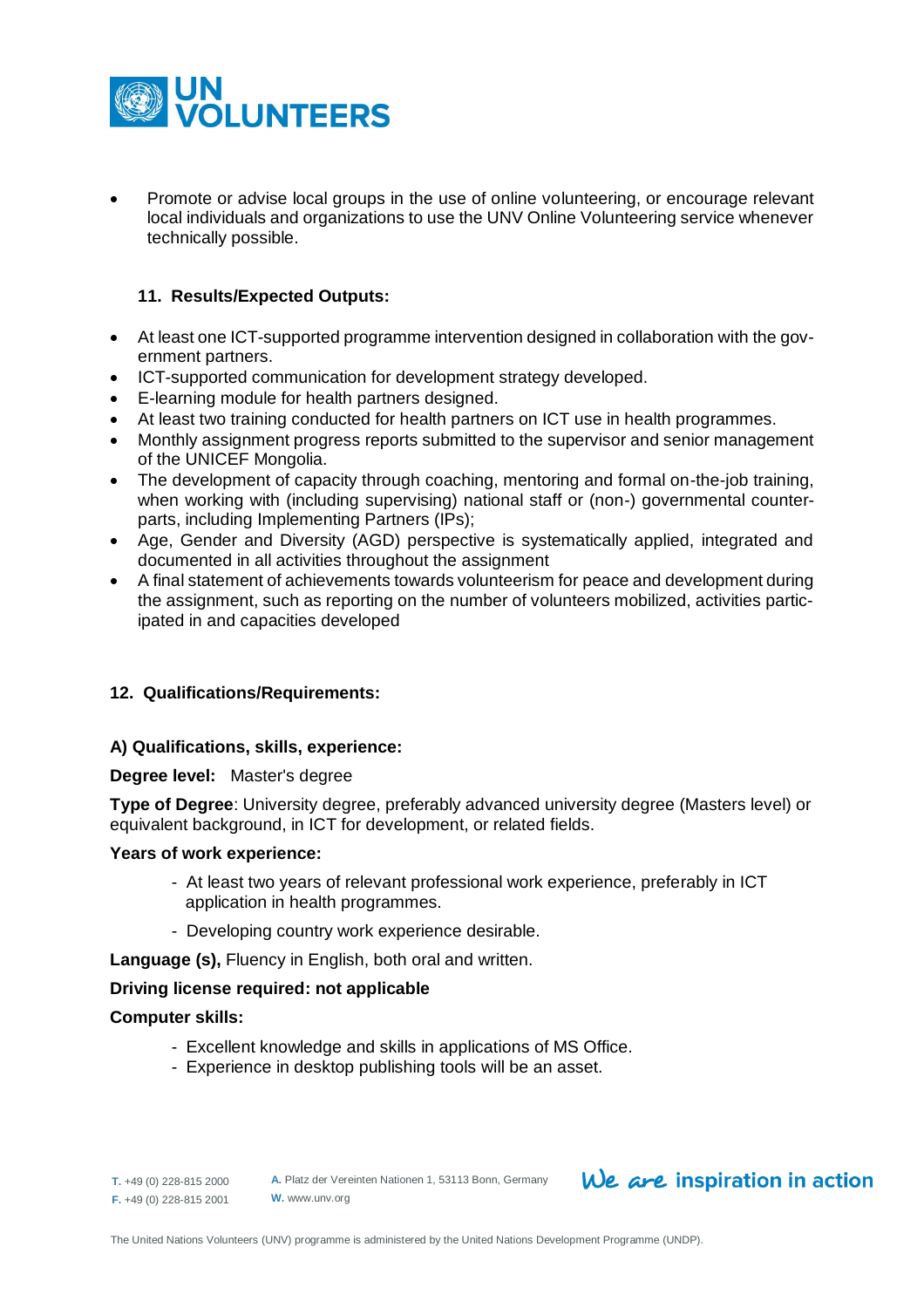

## **B) Competencies and values:**

- Integrity and professionalism: demonstrated expertise in area of specialty and ability to apply good judgment; high degree of autonomy, personal initiative and ability to take ownership; willingness to accept wide responsibilities and ability to work independently under established procedures in a politically sensitive environment, while exercising discretion, impartiality and neutrality; ability to manage information objectively, accurately and confidentially; responsive and client-oriented.
- Accountability: mature and responsible; ability to operate in compliance with organizational rules and regulations.
- Commitment to continuous learning: initiative and willingness to learn new skills and stay abreast of new developments in area of expertise; ability to adapt to changes in work environment.
- Planning and organizing: effective organizational and problem-solving skills and ability to manage a large volume of work in an efficient and timely manner; ability to establish priorities and to plan, coordinate and monitor (own) work; ability to work under pressure, with conflicting deadlines, and to handle multiple concurrent projects/activities.
- Teamwork and respect for diversity: ability to operate effectively across organizational boundaries; ability to establish and maintain effective partnerships and harmonious working

relations in a multi-cultural, multi-ethnic environment with sensitivity and respect for diversity and gender:

- Communication: proven interpersonal skills; good spoken and written communication skills, including ability to prepare clear and concise reports; ability to conduct presentations, articulate options and positions concisely; ability to make and defend recommendations; ability to communicate and empathize with staff (including national staff), military personnel, volunteers, counterparts and local interlocutors coming from very diverse backgrounds; ability to maintain composure and remain helpful towards the staff, but objective, without showing personal interest; capacity to transfer information and knowledge to a wide range of different target groups;
- Flexibility, adaptability, and ability and willingness to operate independently in austere, remote and potentially hazardous environments for protracted periods, involving physical hardship and little comfort, and including possible extensive travel within the area of operations; willingness to transfer to other duty stations within area of operations as may be necessary;
- Genuine commitment towards the principles of voluntary engagement, which includes solidarity, compassion, reciprocity and self-reliance; and commitment towards the UN core values.

## **13. Living Conditions:**

Mongolia is located in the heart of the Asian continent and covers an area of 1,566,500 square kilometers. Mongolia's climate is extreme continental - an extreme climate with seven to nine months where the mean temperature remains below freezing

**T.** +49 (0) 228-815 2000 **F.** +49 (0) 228-815 2001 **A.** Platz der Vereinten Nationen 1, 53113 Bonn, Germany **W.** www.unv.org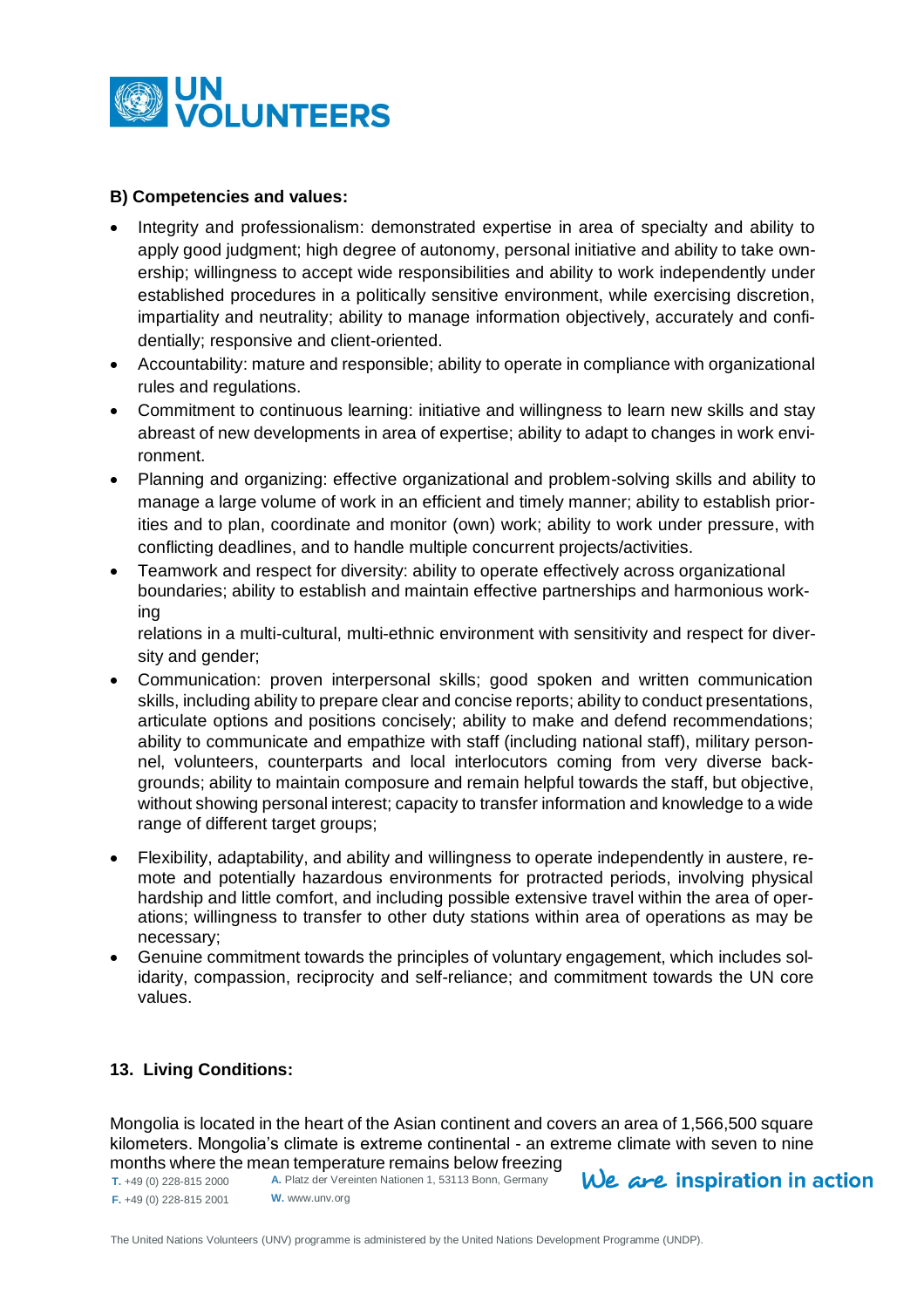

point. Higher temperatures occur for two or three months in summer. The winter months begin from October and last until mid-April. The coldest months are from mid-December to the end of February or mid-March when the temperature drops to below zero to minus 20 degrees centigrade and occasionally even lower. The spring is usually characterized by violent dust storms, gusty winds and constant changes in pressure. Social, economic and health situation are the main factors that affect the security situation in Mongolia while it is generally a peaceful country without any security phase.

Ulaanbaatar, the capital of Mongolia, has an official population of about 850 thousand accounting for more than one third of the country's population. Unofficially the population is higher with growing urban poverty. The official language, Mongolian, is spoken and understood throughout the country, while Kazakh is spoken by a minority in Western Mongolia. Russian is extensively spoken and English is becoming more popular in urban areas. Ulaanbaatar has fairly good international flight and train connections. With regular flights every day operated by four different airlines, travel by air is the most convenient and fastest means of travel to and from Ulaanbaatar. The Trans-Siberian and Trans-Mongolian trains connect Ulaanbaatar with Europe and Asia. All important locations in the country are accessible by air and road.

There are no immunization and or vaccination requirements for people entering Mongolia. International telephone, internet and fax services work well in Ulaanbaatar. There are several cellular telephone operator companies. Internet service is very popular in Ulaanbaatar at reasonable rates and wireless facilities are available in many locations.

Foreigners can rent fully furnished apartments in any part of the city. Medical and dental services are available for international personnel in Ulaanbaatar. There is UN Dispensary at the UN House where most of UN Agencies are located including UNDP, UNV, UNICEF, UNFPA, ILO, FAO, IOM, UNAIDS and UNDSS. WHO is located outside UN House.

## **14. Conditions of Service for international UN Volunteers:**

The duration of your assignment is 12 months, with the possibility of extension (depending on availability of funds, host agency's needs and positive performance appraisal of the UN Volunteer).

A volunteer receives a Volunteer Living Allowance (VLA) which is composed of the Monthly Living Allowance (MLA) and a Family Allowance (FA) for those with dependents (maximum three).

The Volunteer Living Allowance (VLA) is paid at the end of each month to cover housing, utilities, transportation, communications and other basic needs. The VLA can be computed by applying the Post-Adjustment Multiplier (PAM) to the VLA base rate of US\$ 1,571. The VLA base rate is a global rate across the world, while the PAM is duty station/country-specific and fluctuates on a monthly basis according to the cost of living. This method ensures that international UN Volunteers have comparable purchasing power at all duty stations irrespective of varying costs of living. The PAM is established by the International Civil Service Commission (ICSC) and is published at the beginning of every month on the ICSC website [\(http://icsc.un.org\)](http://icsc.un.org/). For example, if the PAM for the current month is 54.6%, then the VLA for that month will be (US\$ 1,571 x 54,6 /100) + 1,571= US\$ 2,429. Moreover, a Family Allowance (FA) is added in accordance with the number of recognized dependents: US\$ 250 if the UN Volunteer has 1 recognized dependent, and US\$ 450 if the

**T.** +49 (0) 228-815 2000 **F.** +49 (0) 228-815 2001 **A.** Platz der Vereinten Nationen 1, 53113 Bonn, Germany **W.** www.unv.org